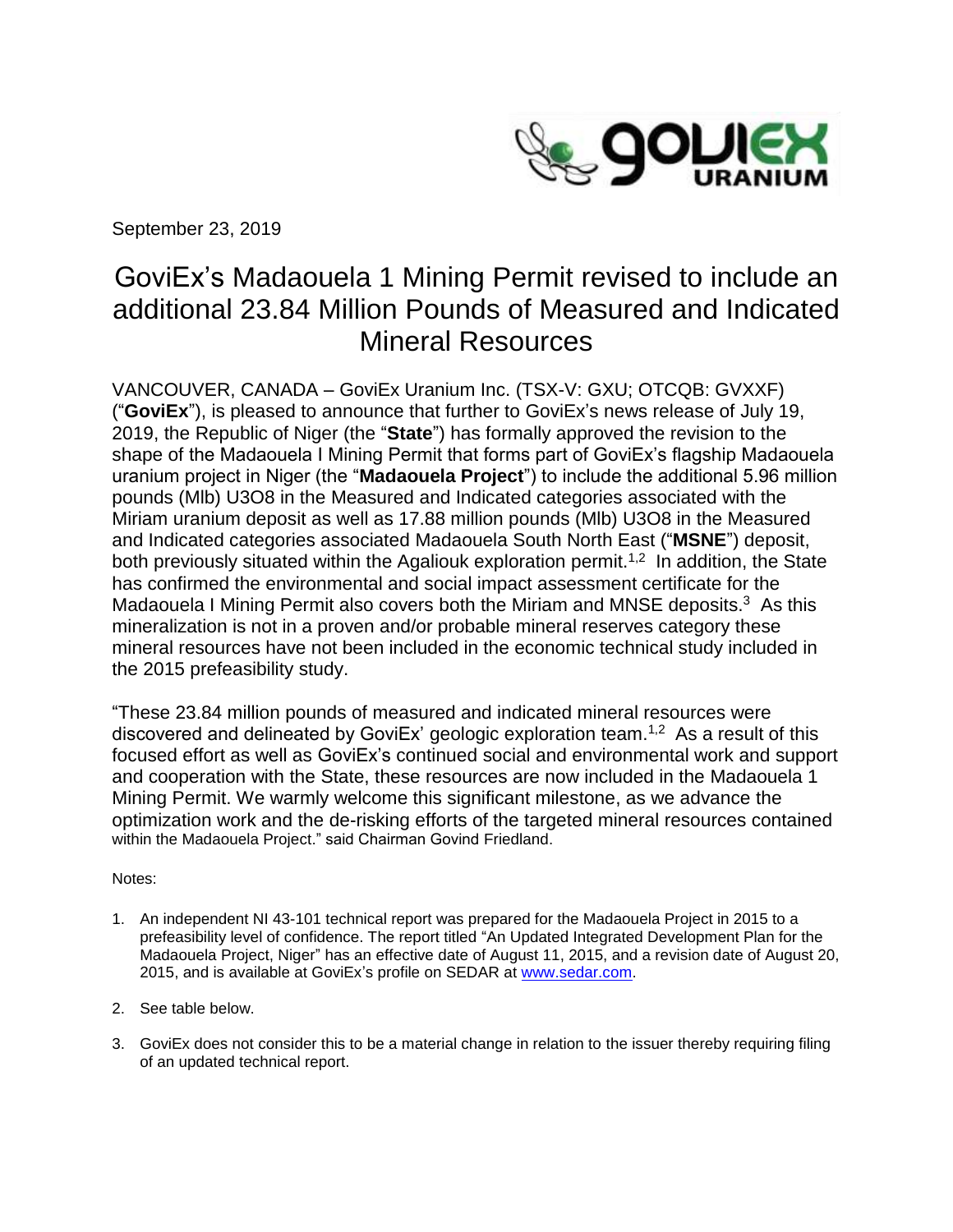## **Summary of the classified mineral resources in accordance with CIM guidelines for Madaouela (cut-Off: 0.4 kg/t eU) current as of the date of this news release<sup>1</sup>**

| <b>Classification</b>       |           | Tons (Mt) | Grade (kg/t $eU_3O_8$ ) | $eU_3O_8(t)$ | $eU3O8$ (Mlb) |
|-----------------------------|-----------|-----------|-------------------------|--------------|---------------|
| Marianne/<br><b>Marilyn</b> | Measured  | 2.14      | 1.79                    | 3,835        | 8.45          |
|                             | Indicated | 14.72     | 1.43                    | 21,000       | 46.30         |
|                             | Inferred  | 5.04      | 1.17                    | 5,910        | 13.02         |
| <b>Miriam</b>               | Measured  | 9.62      | 1.08                    | 10,397       | 22.92         |
|                             | Indicated | 2.68      | 0.79                    | 2,112        | 4.66          |
|                             | Inferred  | 0.58      | 1.33                    | 773          | 1.70          |
| <b>MSNE</b>                 | Indicated | 5.05      | 1.61                    | 8,111        | 17.88         |
|                             | Inferred  | 0.10      | 1.34                    | 131          | 0.29          |
| <b>Maryvonne</b>            | Indicated | 1.23      | 1.79                    | 2,195        | 4.84          |
|                             | Inferred  | 0.42      | 1.66                    | 703          | 1.55          |
| <b>MSCE</b>                 | Inferred  | 0.72      | 1.81                    | 1,308        | 2.88          |
| <b>MSEE</b>                 | Inferred  | 1.45      | 1.64                    | 2,373        | 5.23          |
| La Banane                   | Indicated | 1.57      | 1.64                    | 2,589        | 5.71          |
|                             | Inferred  | 1.15      | 1.18                    | 1,358        | 2.99          |
| <b>Total Measured</b>       |           | 11.76     | 1.21                    | 14,232       | 31.37         |
| <b>Total Indicated</b>      |           | 25.25     | 1.43                    | 36,007       | 79.39         |
| <b>Total Inferred</b>       |           | 9.46      | 1.33                    | 12,556       | 27.66         |

**Notes:** The Company's mineral resources are classified in accordance with the Canadian Institute of Mining, Metallurgy and Petroleum's "CIM Definition Standards - For Mineral Resources and Mineral Reserves" in accordance with the requirements of National Instrument 43-101 "Standards of Disclosure for Mineral Projects" (the Instrument). Mineral reserve and mineral resource estimates reflect the Company's reasonable expectation that all necessary permits and approvals will be obtained and maintained.

Mineral resources that are not mineral reserves do not have to demonstrate economic viability. Mineral resources are subject to infill drilling, permitting, mine planning, mining dilution and recovery losses, among other things, to be converted into mineral reserves. Due to the uncertainty associated with Inferred mineral resources, it cannot be assumed that all or any part of an Inferred mineral resource will ever be upgraded to Indicated or Measured Mineral Resources, including as a result of continued exploration.

# **Qualified Persons**

The scientific and technical information disclosed in this release has been reviewed, verified, and approved by Dr. Rob Bowell, a chartered chemist of the Royal Society of Chemistry, a chartered geologist of the Geological Society of London, and Fellow of the Institute of Mining, Metallurgy and Materials, who is an independent Qualified Person under the terms of National Instrument 43-101 for uranium deposits.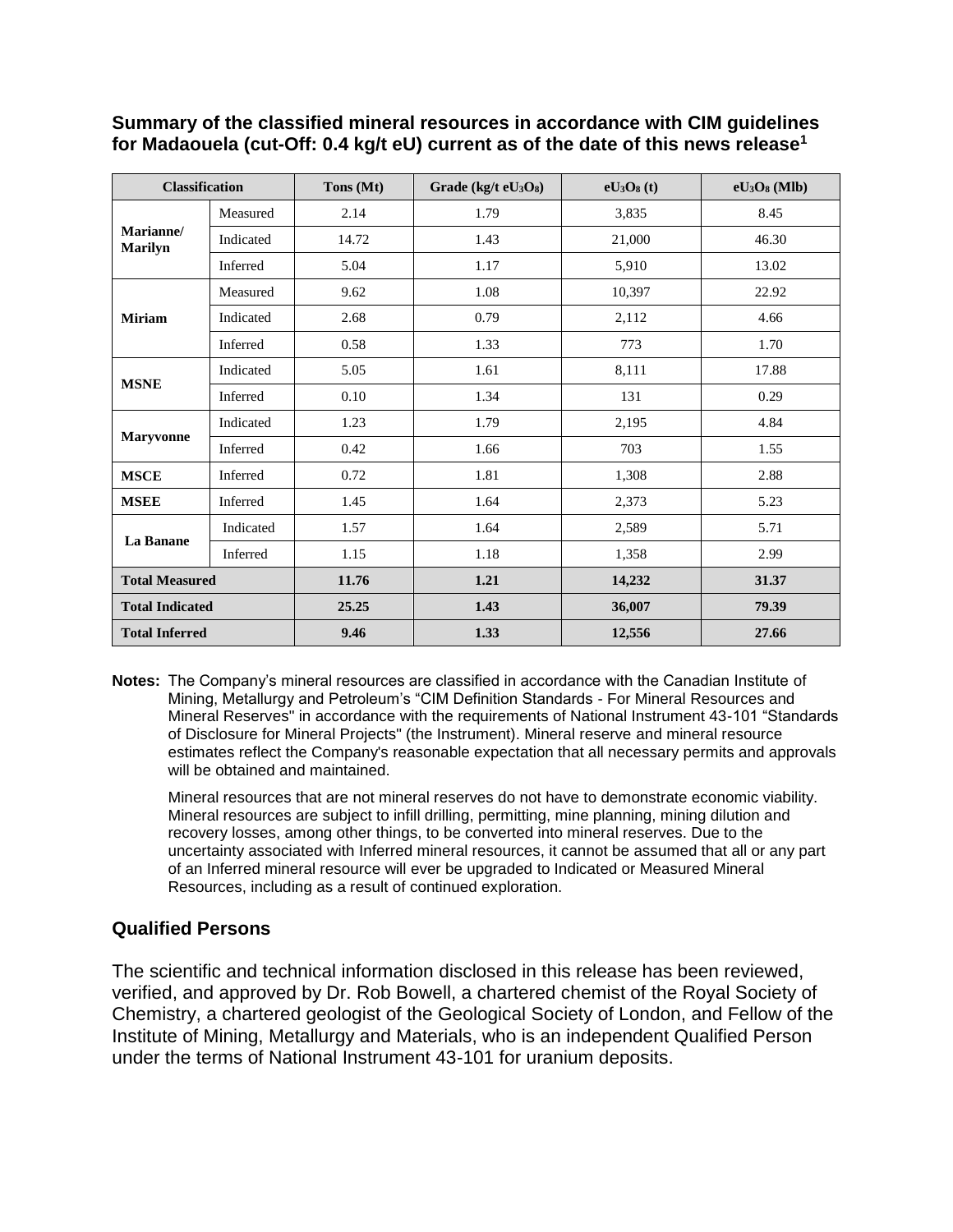*Neither TSX Venture Exchange nor its Regulation Services Provider (as that term is defined in policies of the TSX Venture Exchange) accepts responsibility for the adequacy or accuracy of this release.* 

## **About GoviEx Uranium**

GoviEx is a mineral resource company focused on the exploration and development of uranium properties in Africa. GoviEx's principal objective is to become a significant uranium producer through the continued exploration and development of its flagship mine-permitted Madaouela Project in Niger, its mine-permitted Mutanga Project in Zambia, and its other uranium properties in Africa.

#### **Information Contacts**

Govind Friedland, Executive Chairman Daniel Major, Chief Executive Officer +1-604-681-5529 info@goviex.com www.goviex.com

# **Cautionary Statement Regarding Forward-Looking Statements**

This news release may contain forward-looking information within the meaning of applicable securities laws. All information and statements other than statements of current or historical facts contained in this news release are forward-looking information.

Forward-looking statements are subject to various risks and uncertainties concerning the specific factors disclosed here and elsewhere in GoviEx's periodic filings with Canadian securities regulators. When used in this news release, words such as "will", "could", "plan", "estimate", "expect", "intend", "may", "potential", "should," and similar expressions, are forward- looking statements. Information provided in this document is necessarily summarized and may not contain all available material information.

Forward-looking statements include those with respect to continued social and environmental work and support and cooperation with the State, the optimization work and the de- risking efforts of the targeted mineral resources contained within the Madaouela, all as more particularly set out herein.

Although GoviEx believes the expectations reflected in such forward-looking statements are based on reasonable assumptions, it can give no assurances that its expectations will be achieved. Such assumptions, which may prove incorrect, include the following: (i) GoviEx and the State will successfully meet their respective obligations pursuant to the definitive agreements announced July 19, 2019; and (ii) the price of uranium will remain sufficiently high and the costs of advancing GoviEx's mining projects sufficiently low so as to permit GoviEx to implement its business plans in a profitable manner.